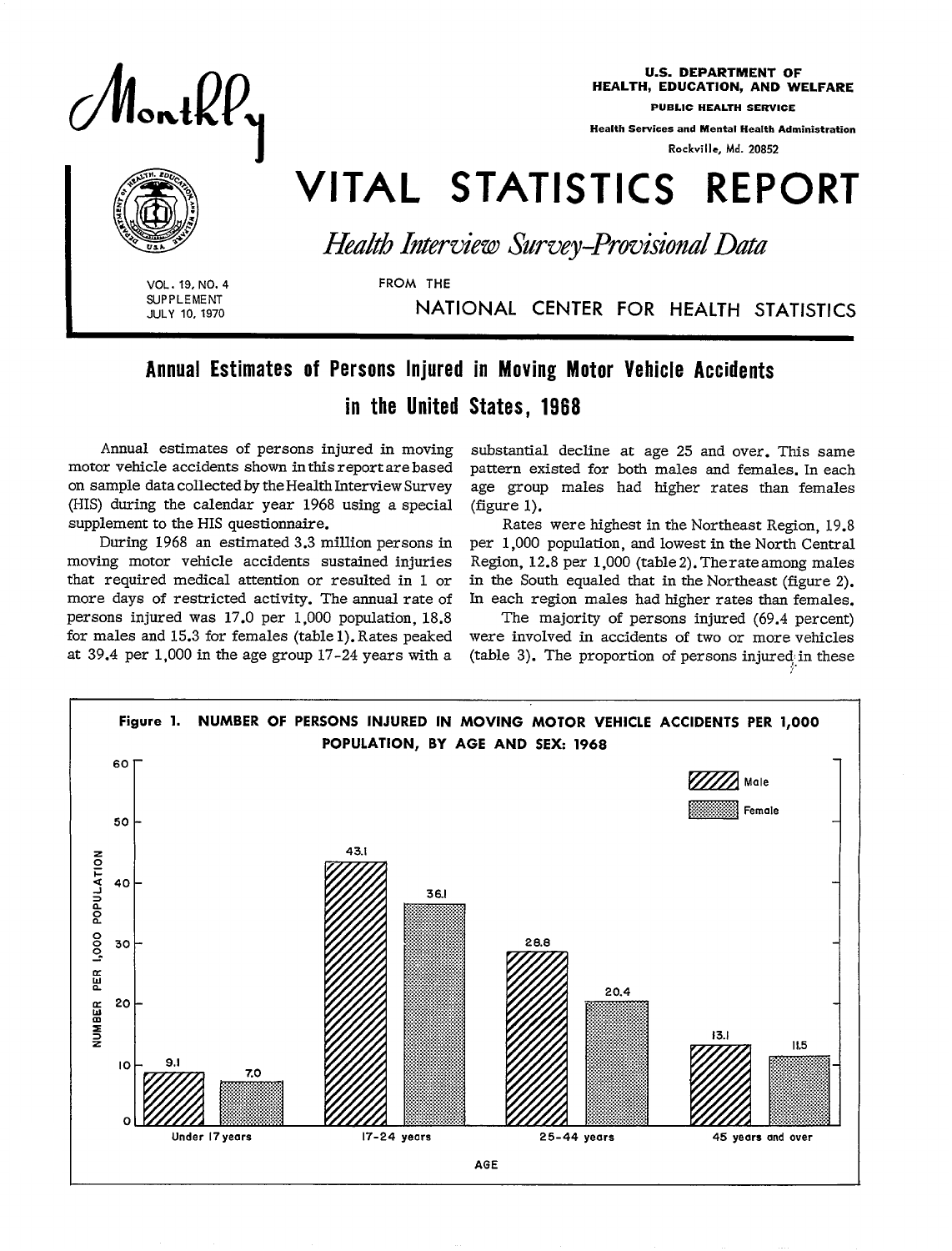Table 1. Annual number of persons injured in sports cars as well as buses did show relatively more moving motor vehicle accidents and number drivers than the other two categories. In accidents per 1,000 population, by sex

| Age                       | Both<br>sexes                             | Male           | Female        |  |  |
|---------------------------|-------------------------------------------|----------------|---------------|--|--|
|                           | Number of persons<br>injured in thousands |                |               |  |  |
| All $ages---$             |                                           | 3,322    1,770 | 1,551         |  |  |
| Under 17 years ----       | 539                                       | 310            | 229           |  |  |
| 17-24 years--------       | 942                                       | 473            | 468           |  |  |
| 25-44 years ---------     | 1,123                                     | 633            | 490           |  |  |
| 45-64 years ---------     | 607                                       | 310            | 297           |  |  |
| 65 years and over---      | $\star$                                   | $\mathbf{r}$   | $\mathcal{R}$ |  |  |
|                           | Persons injured<br>per 1,000 population   |                |               |  |  |
| All ages----              | 17.01                                     | 18.8           | 15.3          |  |  |
| Under 17 years ----       | 8.0                                       | 9.1            | 7.0           |  |  |
| $17 - 24$ years --------- | 39.4                                      | 43.1           | 36.1          |  |  |
| $25 - 44$ years --------- | 24.4                                      | 28.8           | 20.4          |  |  |
| 45-64 years --------      | 15.1                                      | 16.2           | 14.1          |  |  |
| 65 years and over---      | $\star$                                   | $\star$        | $\mathbf{r}$  |  |  |

per 1,000 population, by sex and age: United involving two or more vehicles, the proportion of States, 1968" persons injured whowere drivers increased with age and was substantially higher for males (table 7). No marked variation occurred by region.

> Three-fifths of the persons injured in moving motor vehicle accidents during 1968 were involved in accidents during daylight hours, three-fourths on dry roads, and over one-third in residential areas (table 8).

> When comparing estimates of persons injured during calendar year 1968 with previously published estimates for July-December 1967 (Monthly *Vital*  Statistics Report, Vol. 18, No. 6, Supplement, September 9, 1969), the different collection periods should be kept in mind. Since both sets of data use a 3-month recall period, the 1967 data reflects an average of persons injured from mid-May to mid-November, whereas the 1968 data covers a full calendar year. The overall rate of persons injured was similar in the two periods, 17.0 in 1968 compared with  $16.0$  in 1967. Since the estimates are based on relatively small numbers, many of the apparent differences between the 1967 and 1968 data fall within the range of sampling error.

> Table 2. Annual number of persons injured in moving motor vehicle accidents and number per 1,000 population, by sex and geographic<br>region: United States, 1968

| 45-64 years---------<br>65 years and over---                                                                                                                   | 15.1<br>$\mathcal{R}$ | 16.2<br>$\mathbf{k}$ | 14.1<br>$\mathcal{N}$ | Region               | Both<br>sexes | Male                                      | Female |
|----------------------------------------------------------------------------------------------------------------------------------------------------------------|-----------------------|----------------------|-----------------------|----------------------|---------------|-------------------------------------------|--------|
| multiple vehicle accidents increased with age and was<br>especially high in the West (79.4 percent). Single ve-                                                |                       |                      |                       |                      |               | Number of persons<br>injured in thousands |        |
| hicle accidents were overrepresented among persons                                                                                                             |                       |                      |                       | All regions ---      | $3,322$       | 1,770                                     | 1,551  |
| under 17 years of age. The rate of persons injured in<br>multiple vehicle accidents was generally twice the                                                    |                       |                      |                       | Northeast---------   | 951           | 497                                       | 454    |
| rate for those in single vehicle accidents (table 4).<br>This differential increased with age.                                                                 |                       |                      |                       | North Central------- | 701           | 355                                       | 346    |
| Of the persons involved in single vehicle accidents,                                                                                                           |                       |                      |                       | South-------------   | 1,078         | 626                                       | 452    |
| 40.0 percent were injured when the vehicle collided<br>with an object such as a pole, signpost, animal, or                                                     |                       |                      |                       | $West$ ------------- | 592 l         | 293                                       | 299    |
| person outside the motor vehicle (table 5). Another<br>22.9 percent were injured when they themselves were                                                     |                       |                      |                       |                      |               | Persons injured<br>per 1,000 population   |        |
| outside the vehicle.                                                                                                                                           |                       |                      |                       | All regions ---      | $17.0$        | 18.8                                      | 15.3   |
| About 59.6 percent of the persons injured in mov-<br>ing motor vehicle accidents were drivers and 37.4<br>percent were passengers (table 6). In single vehicle |                       |                      |                       | Northeast--------    | 19.8          | 21.6                                      | 18.1   |
| accidents relatively more of the injured were drivers                                                                                                          |                       |                      |                       | North Central------- | 12.8          | 13.4                                      | 12.2   |
| (65.0 percent). The distribution of drivers and passen-<br>gers was similar for two types of vehicles: sedan or                                                |                       |                      |                       | South--              | 18.0          | 21.6                                      | 14.6   |
| station wagon and hardtop or convertible. The "other"<br>category, which includes trucks, motorcycles, and                                                     |                       |                      |                       | West-----------      | 18.3          | 18.8                                      | 17.8   |
|                                                                                                                                                                |                       |                      |                       |                      |               |                                           |        |

0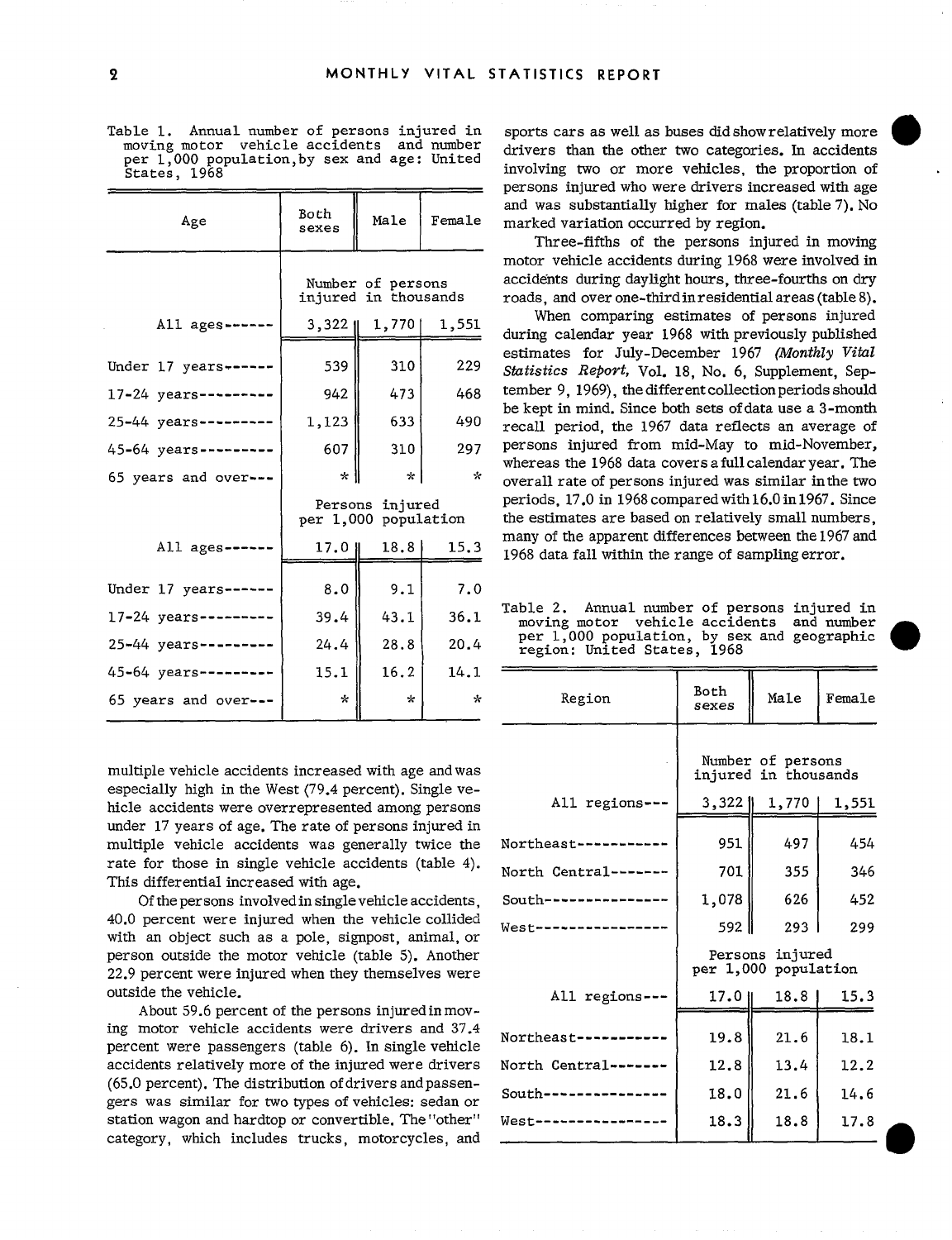

Table 3. Annual number and percent distribution of persons injured in moving motor vehicle accidents bv number of vehicles involved, according to age and geographic region: United States, 1963

| Age and region                    | Total   | 0ne<br>vehicle                            | Two<br>vehicles<br>or more | Total   | One<br>vehicle       | Two<br>vehicles<br>or more |
|-----------------------------------|---------|-------------------------------------------|----------------------------|---------|----------------------|----------------------------|
|                                   |         | Number of persons injured<br>in thousands |                            |         | Percent distribution |                            |
| AGE                               |         |                                           |                            |         |                      |                            |
| All ages ------                   | $3,322$ | 1,016                                     | 2,306                      | $100.0$ | 30.61                | 69.4                       |
| Under 17 years--                  | 539     | 255                                       | 284                        | 100.0   | 47.3                 | 52.7                       |
| $17 - 24$ years------------------ | 942     | 323                                       | 619                        | 100.0   | 34.3                 | 65.7                       |
| 25-44 years------------------     | 1,123   | 286                                       | 837                        | 100.0   | 25.5                 | 74.5                       |
| 45 years and over---------------  | 718     | 152                                       | 566                        | 100.0   | 21.2                 | 78.8                       |
| <b>REGION</b>                     |         |                                           |                            |         |                      |                            |
| Northeast--------------           | 951     | 289                                       | 662                        | 100.0   | 30.4                 | 69.6                       |
| North Central----------------     | 701     | 247                                       | 454                        | 100.0   | 35.2                 | 64.8                       |
| South-------------------------    | 1,078   | 358                                       | 720                        | 100.0   | 33.2                 | 66.8                       |
| $West-$                           | 592     | $\mathcal{R}$                             | 470                        | 100.0   | $\sim$               | 79.4                       |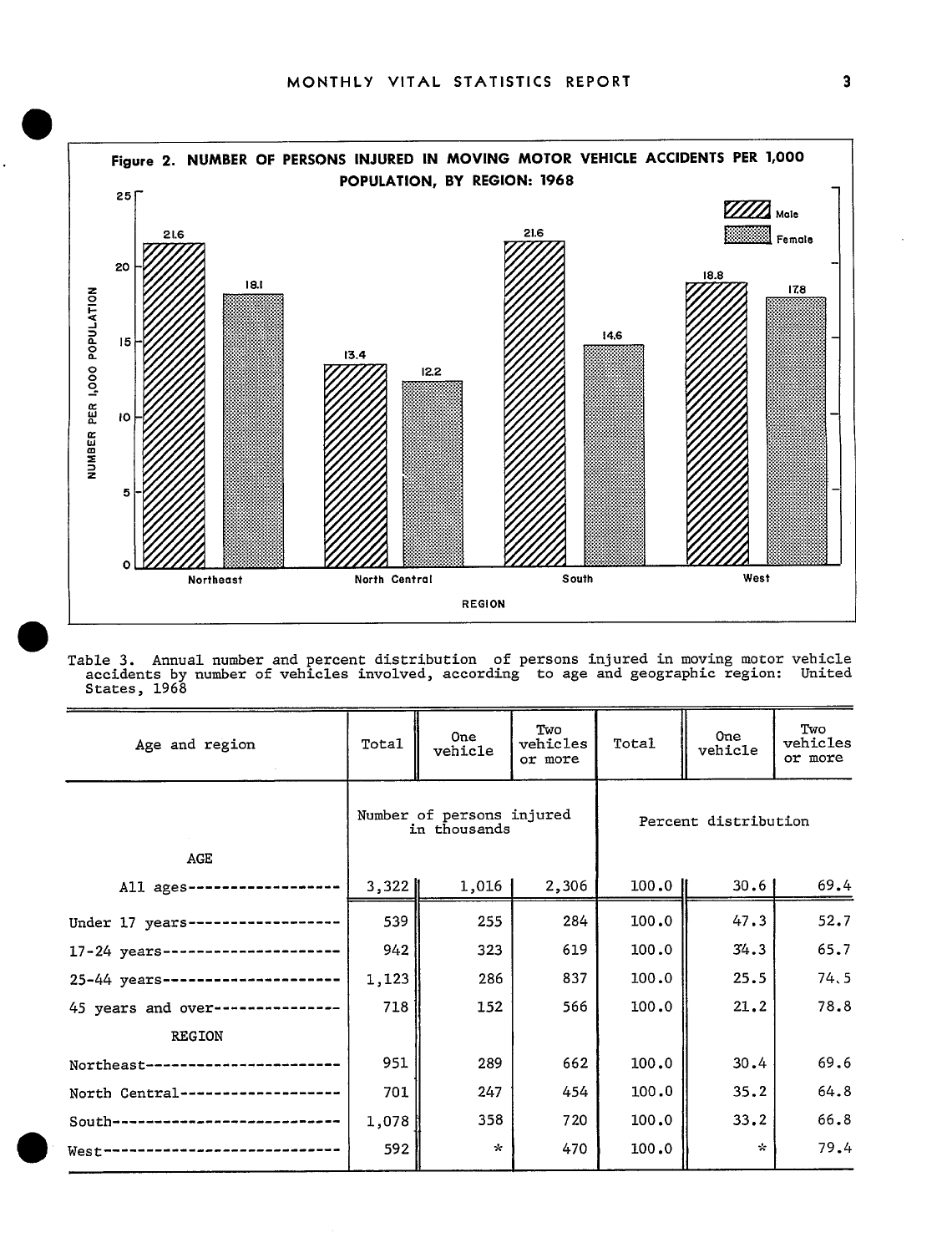| Age and region                                  | Total  | One<br>vehicle                       | Two<br>vehicles<br>or more |  |  |
|-------------------------------------------------|--------|--------------------------------------|----------------------------|--|--|
| AGE                                             |        | Persons injured per 1,000 population |                            |  |  |
| All ages ----------------                       | $17.0$ | 5.2<br>11.8                          |                            |  |  |
| Under 17 years-------------------------------   | 8.0    | 3.8                                  | 4.2                        |  |  |
|                                                 | 39.4   | 13.5                                 | 25.9                       |  |  |
|                                                 | 24.4   | 6.2                                  | 18.2                       |  |  |
| 45 years and over------------------------------ | 12.3   | 2.6                                  | 9.7                        |  |  |
| REGION                                          |        |                                      |                            |  |  |
| Northeast---------------------                  | 19.8   | 6.0                                  | 13.8                       |  |  |
| North Central-------------------------------    | 12.8   | 4.5                                  | 8.3                        |  |  |
|                                                 | 18.0   | 6.0                                  | 12.0                       |  |  |
|                                                 | 18.3   | $\star$                              | 14.5                       |  |  |

Table 4. Number of persons injured in moving motor vehicle accidents per 1,000 population, @ by number of vehicles involved, age, and geographic region: United States, 1968

Table 5. Annual number and percent distribution of persons injured in moving motor vehicle accidents involving one vehicle, by type of accident: United States, 1968

|                                                              | Persons injured        |                         |  |  |
|--------------------------------------------------------------|------------------------|-------------------------|--|--|
| Type of accident                                             | Number in<br>thousands | Percent<br>distribution |  |  |
| All accidents----------------------------------              | 1,016                  | 100.0                   |  |  |
| Vehicle collided with object------------------------------   | 406                    | 40.0                    |  |  |
| Injured person outside vehicle----------------------------   | 233                    | 22.9                    |  |  |
| Vehicle overturned or brought to sudden stop---------------- | ÷.                     | $\star$                 |  |  |
| Unknown-                                                     | 252                    | 24.8                    |  |  |

 $\bar{r}$ 

�

�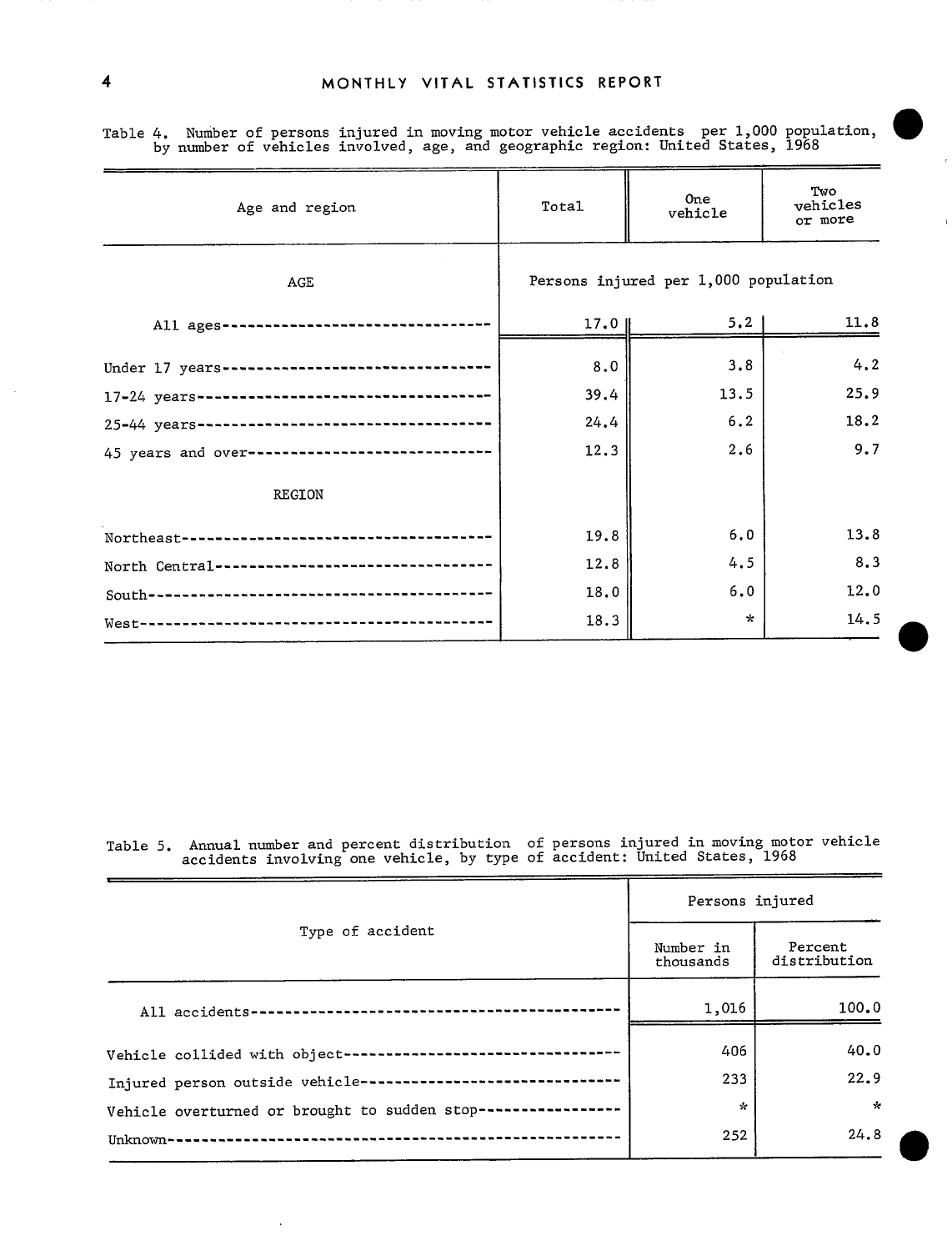� Table 6. Annual number and percent distribution of persons injured inside moving motor ve hicles by driving status of injured persons, according to number of vehicles involved and type of vehicle: United States, 1968

| Number and type of motor<br>vehicles involved | Total <sup>1</sup>                        | Driver  | Passenger | Total <sup>-</sup> | Driver               | Passenger     |
|-----------------------------------------------|-------------------------------------------|---------|-----------|--------------------|----------------------|---------------|
|                                               | Number of persons injured<br>in thousands |         |           |                    | Percent distribution |               |
| All motor vehicles-                           | $3,089$ H                                 | 1,841   | 1,155     | $100.0$            | 59.6                 | 37.4          |
| MOTOR VEHICLES INVOLVED                       |                                           |         |           |                    |                      |               |
| 1 motor vehicle ---                           | 783                                       | 509     | 212       | 100.0              | 65.0                 | 27.1          |
| 2 motor vehicles or more----                  | 2,306                                     | 1,332   | 943       | 100.0              | 57.8                 | 40.9          |
| TYPE OF MOTOR VEHICLE                         |                                           |         |           |                    |                      |               |
| Sedan or station wagon-                       | 1,384                                     | 842     | 530       | 100.0              | 60.8                 | 38.3          |
| Hardtop or convertible--                      | 1,087                                     | 642     | 426       | 100.0              | 59.1                 | 39.2          |
| Other---                                      | 478                                       | 335     | $\star$   | 100.0              | 70.1                 | $\pm$         |
| --------------<br>Unknown--                   | $\star$                                   | $\star$ | ÷         | ÷                  | $\star$              | $\mathcal{L}$ |
|                                               |                                           |         |           |                    |                      |               |

 $^1$ Includes unknown status of injured person.

� Table 7. Annual number and percent distribution of persons injured in accidents involving two or more motor vehicles by driving status of injured person, according to age, sex, and geographic region; United States, 1968

| Age, sex, and region          | Total <sup>1</sup>                        | Driver       | Passenger | Total <sup>1</sup>   | Driver        | Passenger |  |
|-------------------------------|-------------------------------------------|--------------|-----------|----------------------|---------------|-----------|--|
|                               | Number of persons injured<br>in thousands |              |           | Percent distribution |               |           |  |
| All persons injured---        | $2,306$                                   | 1,332 1      | 943       | $100.0$              | 57.81         | 40.9      |  |
| <b>AGE</b>                    |                                           |              |           |                      |               |           |  |
| Under 17 years--------------  | 284                                       | $\mathbf{r}$ | 255       | 100.0                | $\mathcal{R}$ | 89.8      |  |
| 17-24 years-----------------  | 619                                       | 369          | 244       | 100.0                | 59.6          | 39.4      |  |
| 25-44 years-----------------  | 837                                       | 555          | 269       | 100.0                | 66.3          | 32.1      |  |
| 45 years and over-----------  | 566                                       | 379          | 175       | 100.0                | 67.0          | 30.9      |  |
| <b>SEX</b>                    |                                           |              |           |                      |               |           |  |
| Male------------------------  | 1,052                                     | 786          | 261       | 100.0                | 74.7          | 24.8      |  |
| Female----------------------- | 1,254                                     | 546          | 683       | 100.0                | 43.5          | 54.5      |  |
| <b>REGION</b>                 |                                           |              |           |                      |               |           |  |
| Northeast-----------------    | 662                                       | 361          | 290       | 100.0                | 54.5          | 43.8      |  |
| North Central---------------  | 454                                       | 264          | 189       | 100.0                | 58.1          | 41.6      |  |
| South-----------------------  | 720                                       | 427          | 281       | 100.0                | 59.3          | 39.0      |  |
| West---------------------     | 470                                       | 280          | 183       | 100.0                | 59.6          | 38.9      |  |

<sup>1</sup>Includes unknown status of injured person.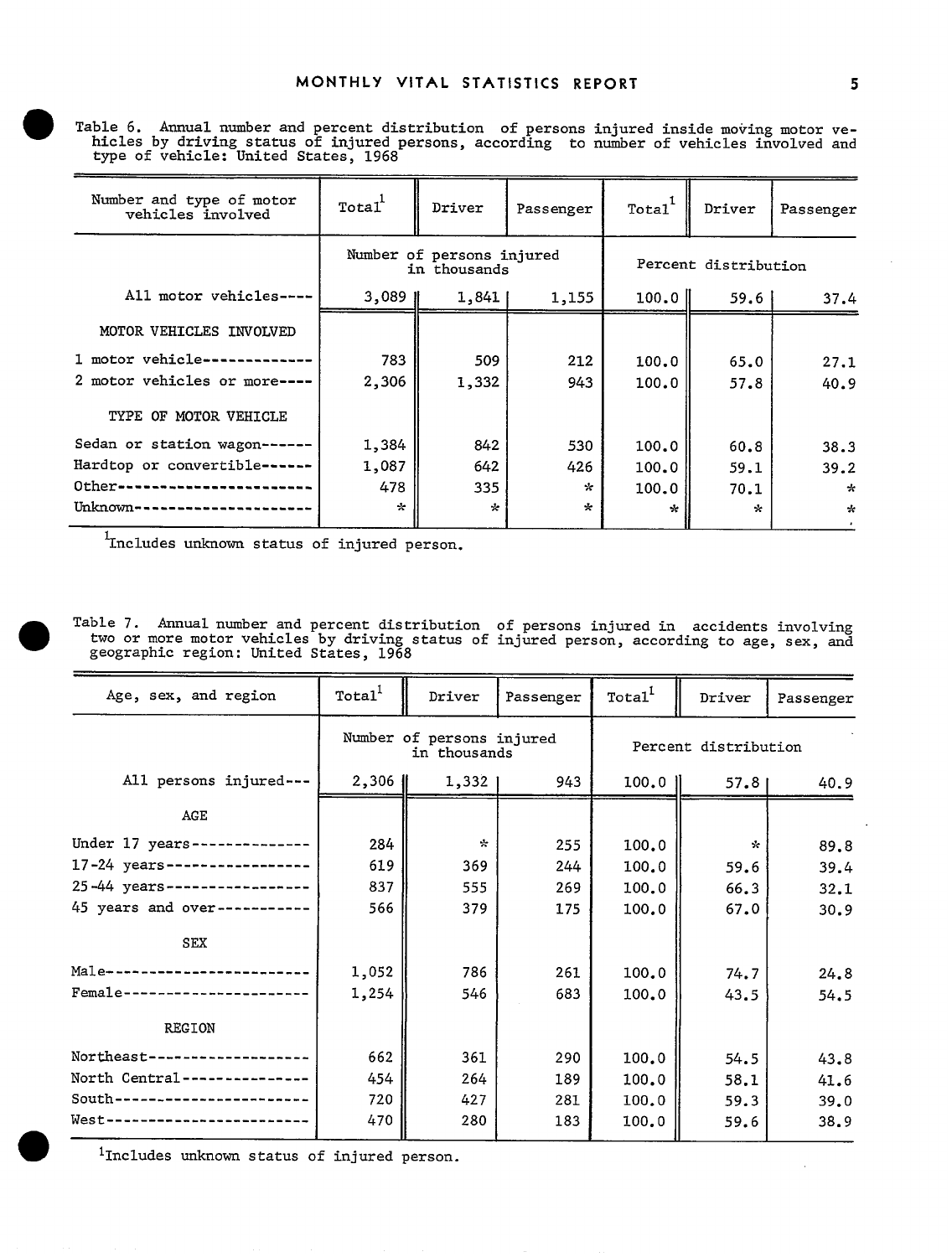Table 8. Annual number and percent distribution of persons injured in moving motor vehicle ble 8. Annual number and percent distribution of persons injured in moving motor vehicle <br>accidents, by visibility condition at time of accident, area in which accident occurred, and road condition: United States, 1968

| Visibility condition, area, and road condition    | Persons injured |                                            |  |
|---------------------------------------------------|-----------------|--------------------------------------------|--|
|                                                   |                 | Number in thousands   Percent distribution |  |
| All persons injured-------------------------      | 3,322           | 100.0                                      |  |
| VISIBILITY CONDITION                              |                 |                                            |  |
|                                                   | 1,981           | 59.6                                       |  |
|                                                   | 271             | 8.2                                        |  |
|                                                   | 980             | 29.5                                       |  |
| Other and unknown-------------------------------- | ÷               | $\mathbf{k}$                               |  |
| <b>AREA</b>                                       |                 |                                            |  |
|                                                   | 1,236           | 37.2                                       |  |
|                                                   | 874             | 26.3                                       |  |
|                                                   | 847             | 25.5                                       |  |
|                                                   | 250             | 7.5                                        |  |
|                                                   | ÷               | ÷.                                         |  |
| ROAD CONDITION                                    |                 |                                            |  |
|                                                   | 2,487           | 74.9                                       |  |
|                                                   | 454             | 13.7                                       |  |
| Other and unknown-------------------------------  | 381             | 11.5                                       |  |

| SYMBOLS USED IN TABLES                                       |        |
|--------------------------------------------------------------|--------|
|                                                              |        |
| Category not applicable---------------------------------     |        |
|                                                              |        |
| Quantity more than 0 but less than $0.05$ ------------------ | 0.0    |
| Figure does not meet standards of reliability or precision-- | $\ast$ |

 $\ddot{\phantom{0}}$ 

 $\mathbf{v}$ 

 $\sim$   $^{\prime}$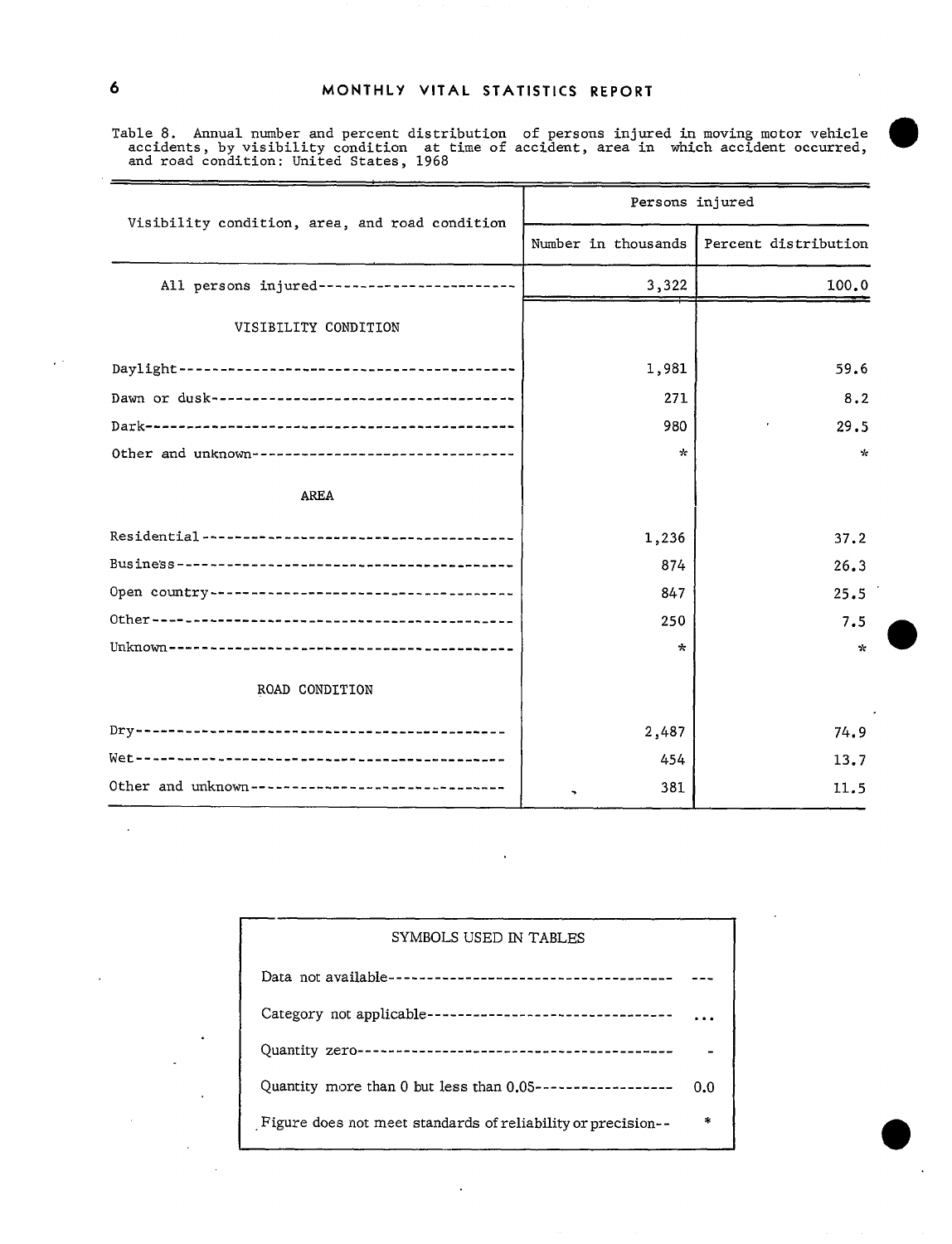# Technical Notes

SOURCE OF DATA. During the year 1968 detailed they are subject to sampling error. The standar information on persons injured in moving motor vehicle accidents was obtained through household interviews conducted by the Health Interview Survey. The probability sample of the civilian, noninstitutional population of the United States included approximately 42,000 households representing about 134,000 persons.

In past years estimates on the incidence of all types of injuries have been based on injuries occurring during the 2-week recall period preceding the week of interview; these frequencies have then been inflated to obtain annual estimates. Recently a methodological study was conducted by the Division of Health Interview Statistics to determine the optimum recall period for reporting injuries received from moving motor vehicle accidents. This study disclosed that the recall period for these injuries could be extended from 2 weeks to 3 months without adversely affecting the reliability of the data. When annual estimates are based on a 3-month recall period instead of a 2-week period, the sampling error is decreased and it is possible to analyze motor vehicle injury data in greater detail. The estimated number of persons injured in moving motor vehicles based on the 3-month recall period is  $3,322,000$  compared with  $3,414,000$  based on the 2-week recall period *(Current Estimates From the Health Interview Sumey, United Stutes, 1968,* PI-IS Publication No. 1,000, Series 10, No. 60). Figures shown in tables of this report were based on this new estimating procedure.

Since the estimates shown are based on a sample of the population rather than on the entire population,

errors appropriate for the estimates of the number of persons with injuries resulting from moving motor vehicle accidents are shown in table I. Table H shows the standard errors appropriate for the percent of persons who were injured in moving motor vehicle accidents.

DEFINITIONS. A person is classified as being injured in a moving motor vehicle accident if (1) he sustained one or more injuries which resulted in either medical attention or 1 or more days of restricted activity and (2) the accident involved at least one motor vehicle which was moving at the time of the accident.

A person classified as injured inside the motor vehicle may be the driver or a passenger; in addition a person is classified as being inside if he had his arms, legs, or head protruding outside, was thrown or fell out, or was riding in the "bed" of a truck or on an "open" motor vehicle such as a motorcycle. All other persons are considered as being outside the vehicle. Besides pedestrians, this category includes persons hanging or riding on some outside part-a fender, a tailgate of a truck, or the like-persons riding on a nonmotor vehicle or a pedestrian conveyance such as a bicycle, train, wagon, or baby carriage, and persons getting in or out of a motor vehicle.

A motor vehicle is any mechanically or electrically powered device, not operated on rails, on which or by which any person or property may be transported or drawn on a land highway.

| Size of estimate                | Standard error |                        |                                          |       |       |       |  |
|---------------------------------|----------------|------------------------|------------------------------------------|-------|-------|-------|--|
| $200,000 -$<br>---------------- | 42,000         | Estimated              | Base of percentage shown<br>in thousands |       |       |       |  |
| 300,000-                        | 51,000         | percentage             |                                          |       |       |       |  |
| $400,000 -$<br>                 | 60,000         |                        | ,500                                     | 1,000 | 2,000 | 5,000 |  |
| $500,000 -$<br>-------------    | 68,000         |                        |                                          |       |       |       |  |
| 1,000,000-<br>-------------     | 98,000         | 2 or 98----------      | 1.6                                      | 1.4   | 1.2   | 0.5   |  |
| $2,000,000 -$<br>------------   | 144,000        | $5$ or $95$ ---------  | 2.7                                      | 1.9   | 1.6   | 1.0   |  |
| $3,000,000 -$<br>-------------  | 177,000        | 10 or 90 ---------     | 3.4                                      | 2.6   | 1.9   | 1.3   |  |
| $4,000,000 -$                   | 204,000        | $25$ or $75$ --------- | 4.9                                      | 4.1   | 2.9   | 2.0   |  |
| $5,000,000 -$<br>               | 230,000        | $50$ ---------------   | 6.7                                      | 4.7   | 3.4   | 2.3   |  |

#### Table **I.** STANDARD ERRORS OF ESTIMATES OF AG-**GREGATES**

 $\bullet$ 

 $\bullet$ 

Table II. STANDARDERRORS, EXPRESSED IN PER-